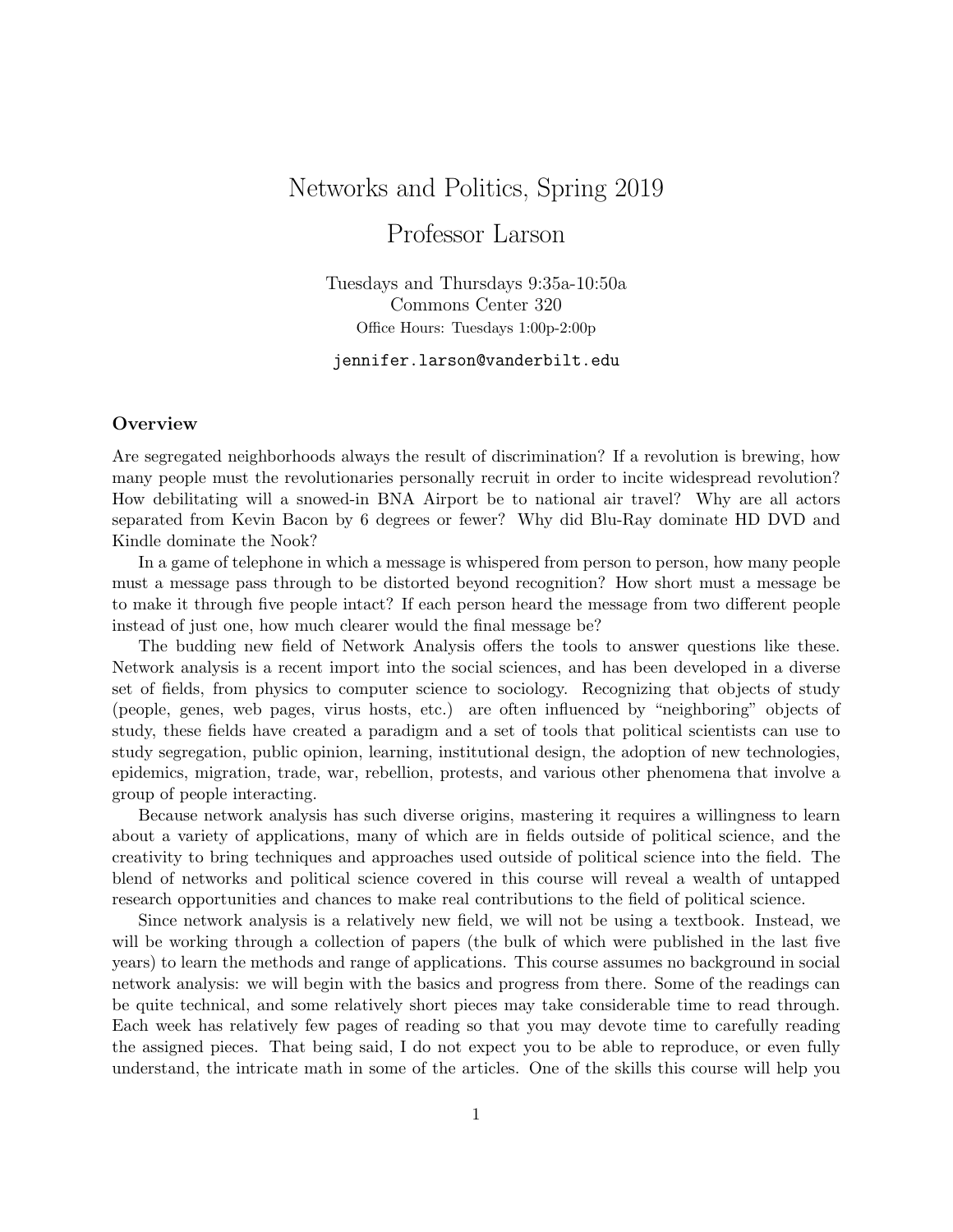to hone is the ability to extract meaning from an academic article, even if the level of technical proficiency assumed in the article is well above your own. (Read: some articles are hard. You can get a lot out of them anyway.)

By the end of the course, you will have the skills necessary to explain or make predictions about real world political phenomena using network techniques. As we encounter various network models throughout the course that seek to describe or explain the world, we will focus on understanding, replicating, and improving upon the models, and on applying the models to other phenomena in political science not yet explored with a networks approach. We will also discuss strategies for empirically verifying the explanations or predictions offered by the models. Throughout the course, you will have the opportunity to explore network analysis through discussions, brief lectures, activities, short assignments, an empirical exercise, and a final research project.

Attendance, preparation and thoughtful participation are expected and are crucial to making class a valuable experience for everyone.

### Requirements and their weight in the final grade

#### Attendance and Participation: 10%

Attendance is mandatory and thoughtful participation is expected in discussions and activities. Constructive questions count as participation.

#### Short Assignments: 25%

Short assignments are intended to clarify course material, offer practice in applying course concepts, and facilitate discussion. The assignment grade will include two problem sets and three discussion papers, all to be submitted electronically through the course website. One discussion paper can be written for any class day that has readings between and including  $1/24/19$  and  $3/26/19$ . Note that all but one of the eligible days are before spring break. For a discussion paper, craft two questions that could be posed to the class to kick off an interesting discussion related to at least one of the readings for that day. For each question, offer one potential answer. Keep the length of each discussion paper to 2 pages or less, double-spaced. You may submit up to 4; I will record the best 3 grades.

#### Presentation: 10%

A short in-class presentation on  $2/12/19$ . Instructions will be given in class.

#### Empirical exercise: 15%

A memo (up to 6 pages, double spaced) detailing an empirical research design, due electronically through the course website by  $11:59 \text{pm}$  on  $2/28/19$ . Instructions will be given in class.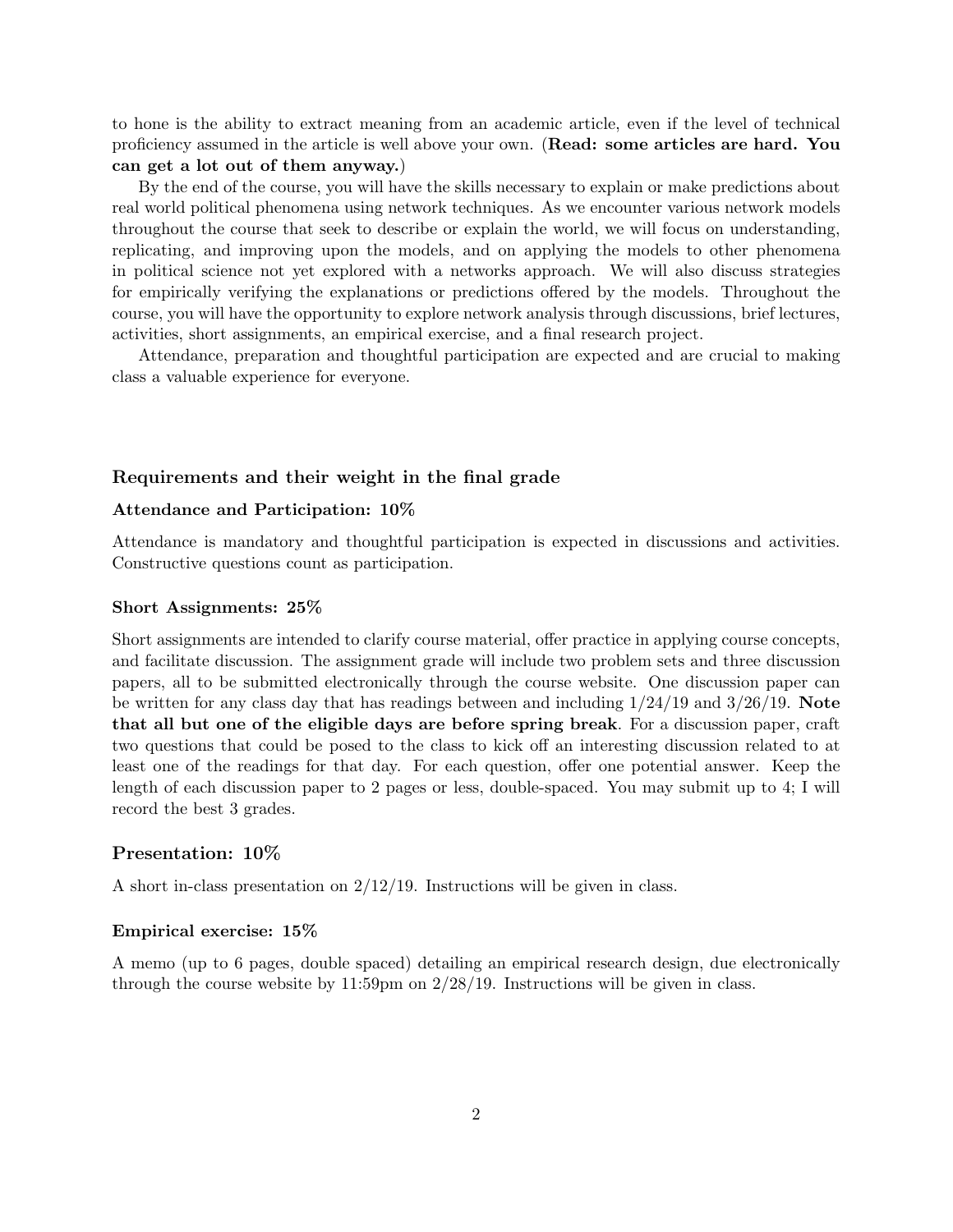# Prospectus: 5%

A memo (up to 4 pages, double spaced) proposing the topic and plan for the final research project, due by email to the class by 11:59pm on  $3/31/19$ . Classes on  $4/2/19-4/4/19$  will be devoted to short presentations and feedback on project plans.

#### Final research project: 35%

A research paper (up to 12 pages, double spaced). Instructions will be given in class. Due electronically through the course website 11:59pm, 4/25/19.

Late policy: Because discussion papers are meant to facilitate discussion, no late discussion papers will be accepted. Papers (the empirical exercise, the prospectus, and the final research project) submitted after the due date and time will be penalized half a letter grade for each 24 hours past the due date. Exceptions for personal emergencies will be assessed on a case-by-case basis. Papers will receive a zero 120 hours past the due date. A paper is considered late if it is submitted past the due date and time, or if it submitted in an improper format.

Academic honesty: Many of the activities will be collaborative, and I encourage you to work with one another on assignments and projects. The assignment descriptions will make clear when groups can submit work together, and when students need to write up work individually. This course will strictly adhere to Vanderbilt's academic honesty policy. See the student handbook for details, and feel free to ask me when in doubt. Two good rules of thumb: (1) when in doubt, cite, and (2) when in doubt, write up group work in your own words.

Additional course information will be announced in class or distributed via the email list or the course website.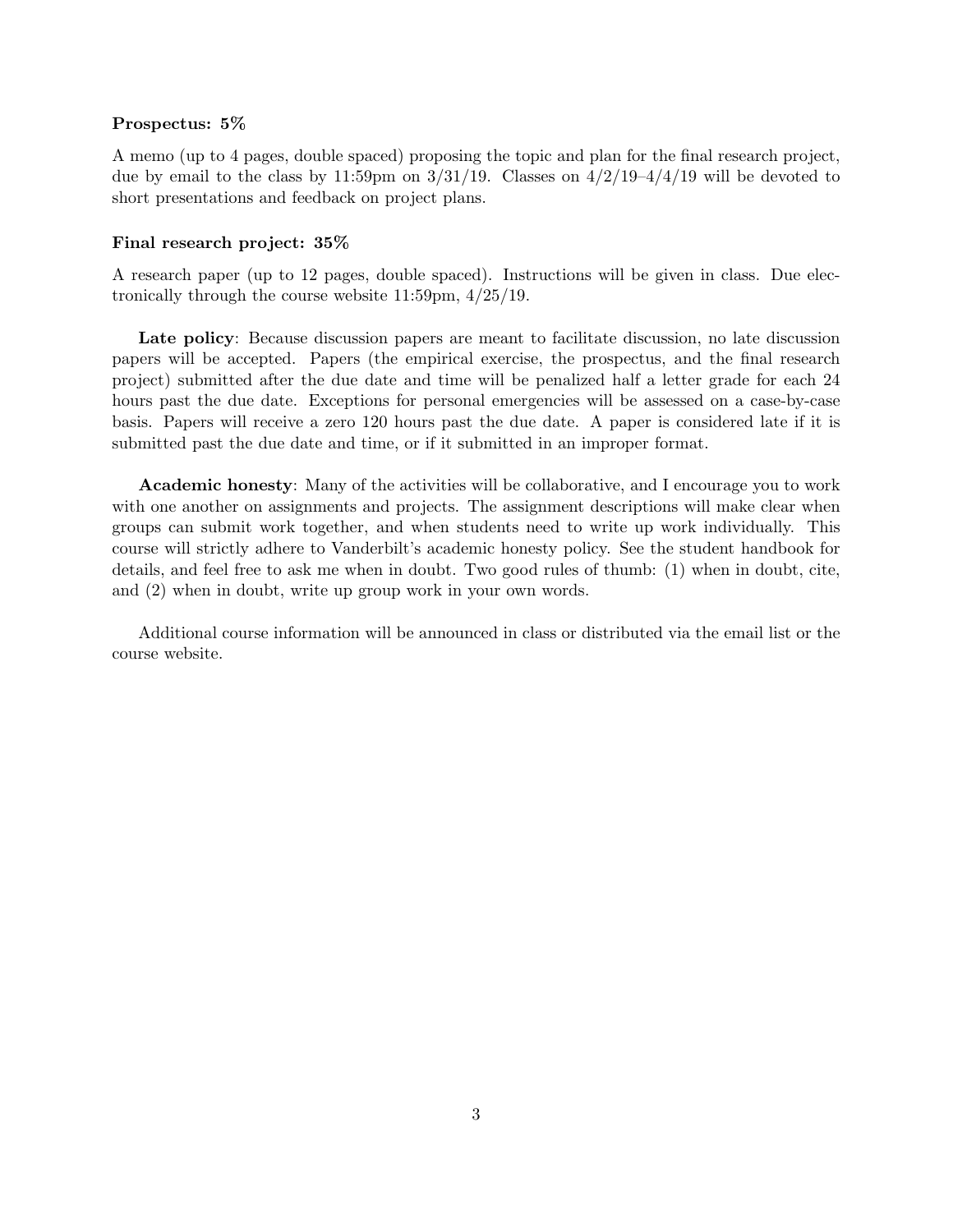# Schedule of Readings and Assignments (subject to change)

# Week 1: Logistics and Introduction

What is network analysis? What political topics can be studied with networks? What advantages and disadvantages does network analysis have compared to other tools and paradigms available to political scientists? What do abstract network characteristics have to do with real world phenomena like epidemics, internet searches, financial markets, and scientific collaboration?

## Tuesday 1/8/19

No Readings

# Thursday 1/10/19

Nicholas A. Christakis and James H. Fowler. Chapter 1, in the thick of it. In Connected: The Surprising Power of Our Social Networks and How They Shape Our Lives, pages 3–32. Little, Brown, 2009.

### Week 2: Representing the World with Networks

What can a simple network model tell us about residential segregation and discrimination? Does segregation imply discriminatory preferences? How can this inform policy? How can networks be described precisely? How can we describe individuals' positions within networks?

### Tuesday 1/15/19

Thomas C. Schelling. Sorting and mixing: Race and sex. In Micromotives and Macrobehavior, pages 137–166. WW Norton, 2006.

#### Thursday 1/17/19

Matthew O. Jackson. Chapter 2: Representing and measuring networks. In Social and economic networks, pages 20–51. Princeton University Press, 2010.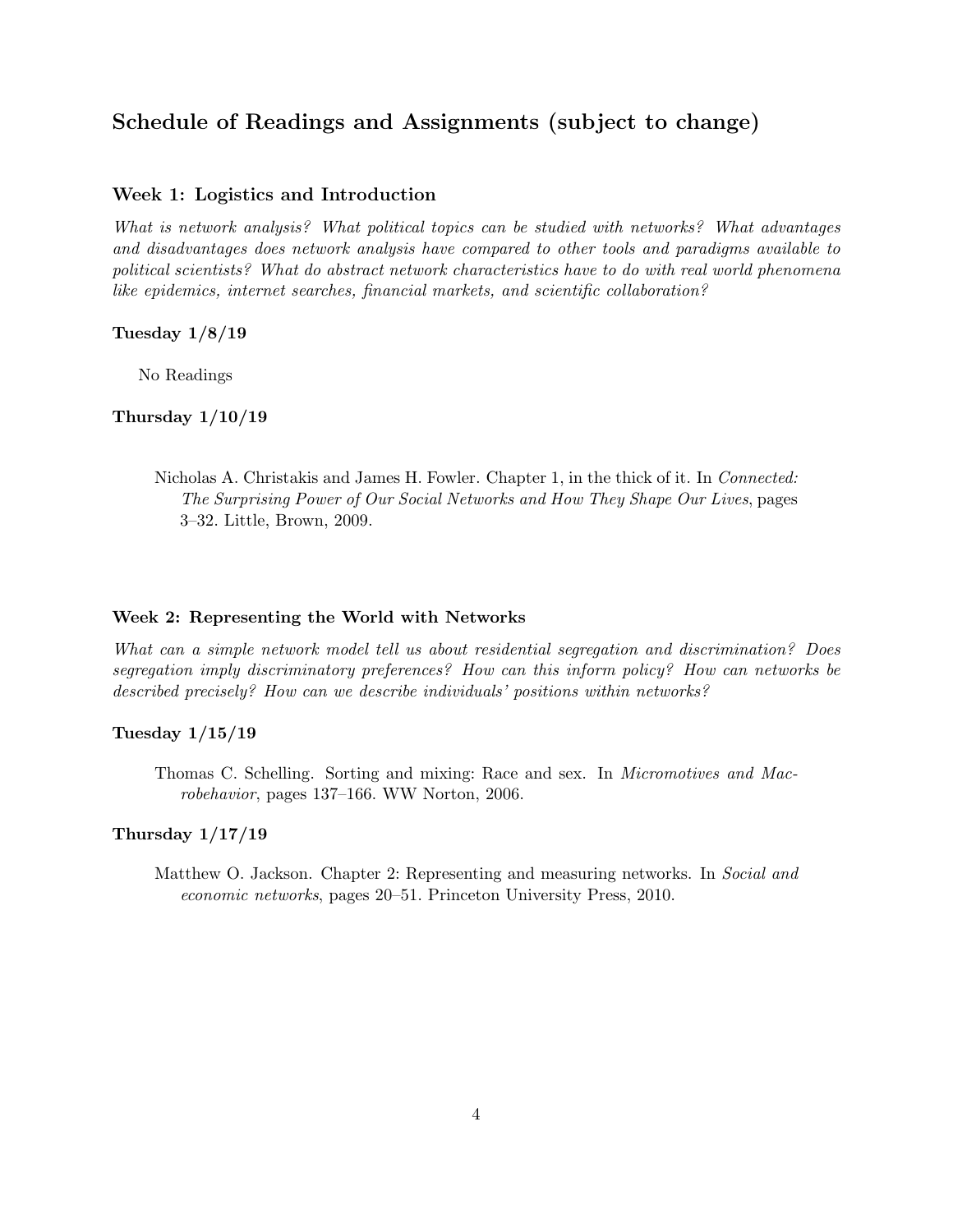#### Week 3: Do Social Networks Matter?

Does the fact that a person is connected to others in a social network affect his or her behavior? Do people make important decisions about their health and financial wellbeing independently of one another?

# Tuesday 1/22/19

Mark Newman. Who is the best connected scientist? a study of scientific coauthorship networks. Complex networks, pages 337–370, 2004.

# Thursday 1/24/19

- Esther Duflo and Emmanuel Saez. The role of information and social interactions in retirement plan decisions: Evidence from a randomized experiment. The Quarterly Journal of Economics, 118(3):815–842, 2003.
- Neel Rao, Markus Mobius, and Tanya Rosenblat. Social networks and vaccination decisions. Working Paper, 2007.

#### Week 4: How Do Social Networks Matter?

How does a person's social network affect behavior? Why does one's position in a social network have consequences for whether that person is employed, behaves cooperatively, or becomes a criminal? What role do social networks play in bank runs? Financial crises? Political campaigns? How problematic would it be to ignore the role of social networks when studying these kinds of topics?

#### Tuesday 1/29/19

- Nicholas A. Christakis and James H. Fowler. Chapter 5, the buck starts here. In Connected: The Surprising Power of Our Social Networks and How They Shape Our Lives, pages 135–171. Little, Brown, 2009.
- Mark S. Granovetter. The strength of weak ties. American Journal of Sociology, pages 1360–1380, 1973.
- Antoni Calvo-Armengol and Matthew O Jackson. The effects of social networks on employment and inequality. The American Economic Review, 94(3):426–454, 2004.

#### 1/29/19 (Tues): Problem Set 1 due electronically by 11:59pm.

#### Thursday 1/31/19

- James H. Fowler and Nicholas A. Christakis. Cooperative behavior cascades in human social networks. Proceedings of the National Academy of Sciences, 107(12):5334– 5338, 2010.
- Edward L. Glaeser and Bruce Sacerdote. Crime and social interactions. Quarterly Journal of Economics, 111(2):507–548, 1996.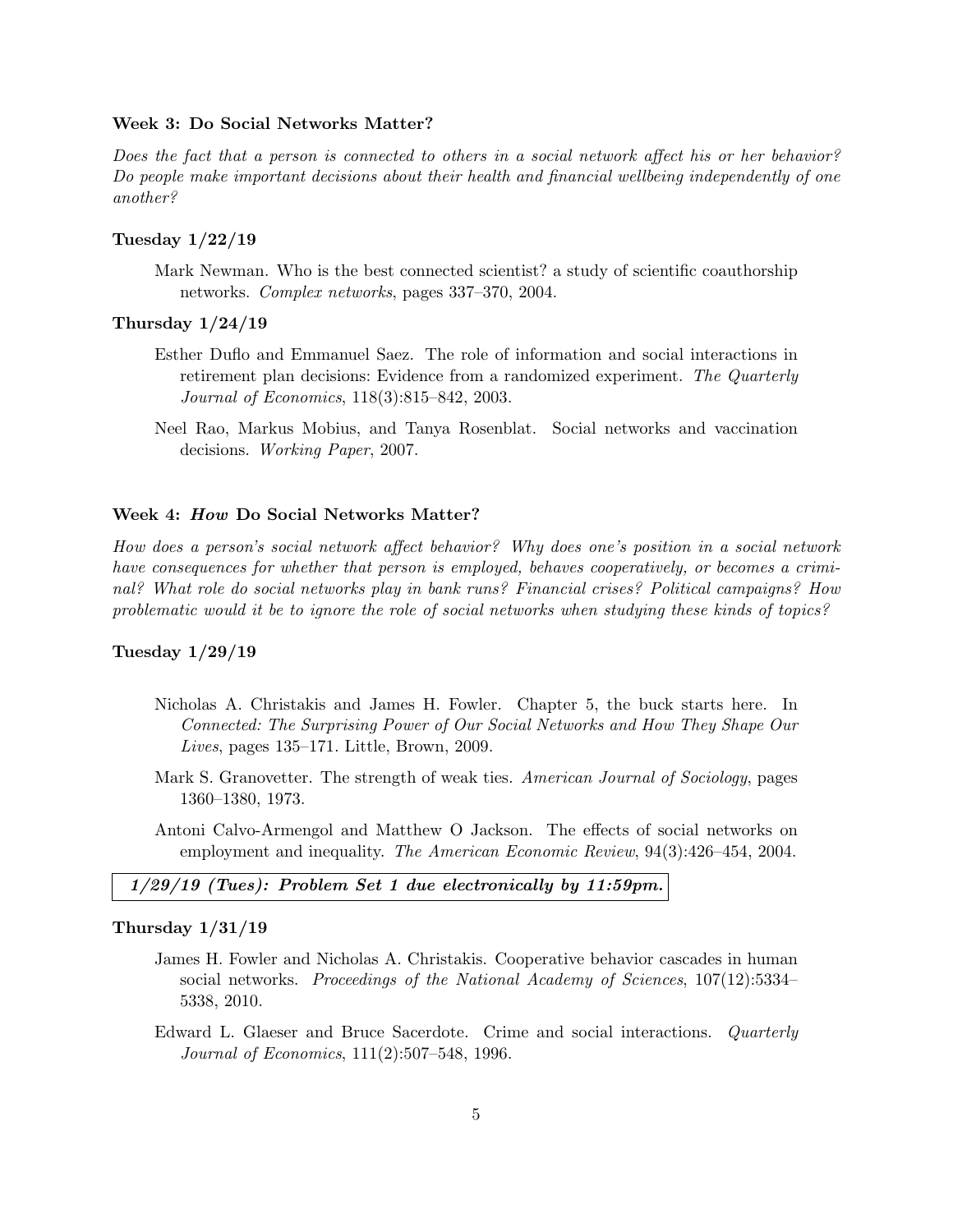#### Week 5: How Do Things Spread through Networks?

Exactly how do ideas and behavior spread along the links in a social network? When people are trying to learn something new, do they make use of their peers, and if so, how? Are groups that are diverse as good at spreading new information as homogeneous groups? Does information spread differently in online social media than in in-person interactions? What determines how widely information spreads? Why do some networks have very different shapes than others?

# Tuesday 2/5/19

- M. Mobius, T. Phan, and A. Szeidl. Treasure hunt: Social learning in the field. Working Paper, NBER, 2015.
- Jennifer M Larson and Janet I Lewis. Ethnic networks. American Journal of Political Science, 61(2):350–364, 2017.
- William J. Brady, Julian A. Willis, John J. Jost, Joshua A. Tucker, and Jay J. Van Bavel. Emotion shapes the diffusion of moralized content in social networks. Proceedings of the National Academy of Sciences, 114(28):7313–7318, 2017.

#### Thursday 2/7/19

Albert-Laszlo Barabasi. Chapters 4-7. In Linked, pages 41–92. Plume, 2003.

M. Fafchamps and F. Gubert. Risk sharing and network formation. The American economic review, 97(2):75–79, 2007.

#### Week 6: Applying and Extending What We've Learned So Far

What other topics could be represented with a network model similar to those we've seen so far? Take the example of collection action: How do protests depend on the social networks among potential participants? When will groups with grievances experience protests? How can this be studied? What impact does social media have on protests, and how do protests grow?

#### Tuesday 2/12/19

Presentations

#### Thursday 2/14/19

- M.S.Y. Chwe. Communication and coordination in social networks. The Review of Economic Studies, 67(1):1–16, 2000.
- S. González-Bailón and N. Wang. Networked discontent: The anatomy of protest campaigns in social media. Social Networks, 44:95–104, 2016.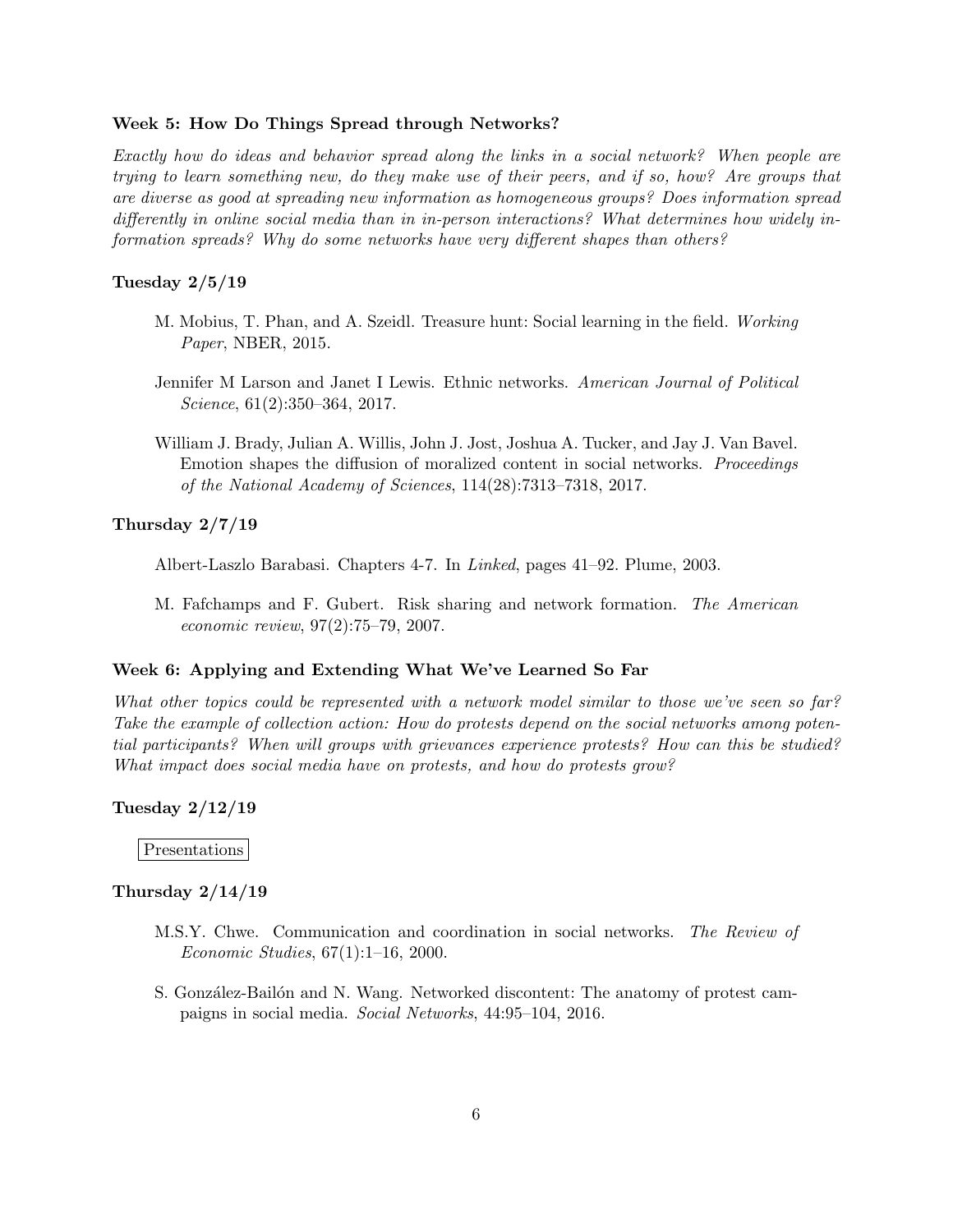#### Week 7: The Importance of the Shape of Networks

Does the shape of a network matter? If someone is better connected in a network, does she have a different incentive to behave cooperatively, or a different likelihood of success as a politician? What does the network of romantic and sexual encounters of adolescents imply for the possibility of disease spread?

# Tuesday 2/19/19

- Jennifer M Larson. Why the west became wild: Informal governance with incomplete networks. World Politics, 69(4):713–749, 2017.
- Cesi Cruz, Julien Labonne, and Pablo Querub´ın. Politician family networks and electoral outcomes: Evidence from the philippines. American Economic Review, 107(10):3006– 37, 2017.

# Thursday 2/21/19

- Peter S Bearman, James Moody, and Katherine Stovel. Chains of affection: The structure of adolescent romantic and sexual networks. American journal of sociology, 110(1):44–91, 2004.
- S. Judd, M. Kearns, and Y. Vorobeychik. Behavioral dynamics and influence in networked coloring and consensus. *Proceedings of the National Academy of Sciences*, 107(34):14978–14982, 2010.

# Week 8: How Do Network Links Facilitate Learning?

How do network links help nodes learn from one another? Will everyone in a social network wind up holding the same opinion or having the same information as each other? If we learn what our social ties are doing, will we always do the same, and what does this mean for the future of online shopping, advertising, cultural markets, etc.? Can we design programs, for instance school programs, in a way that makes the best use of social networks?

# Tuesday 2/26/19

- M.H. DeGroot. Reaching a consensus. Journal of the American Statistical Association, 69(345):118–121, 1974.
- M. J. Salganik, P. S. Dodds, and D. J. Watts. Experimental study of inequality and unpredictability in an arificial cultural market. *Science*,  $311(854)$ , 2006.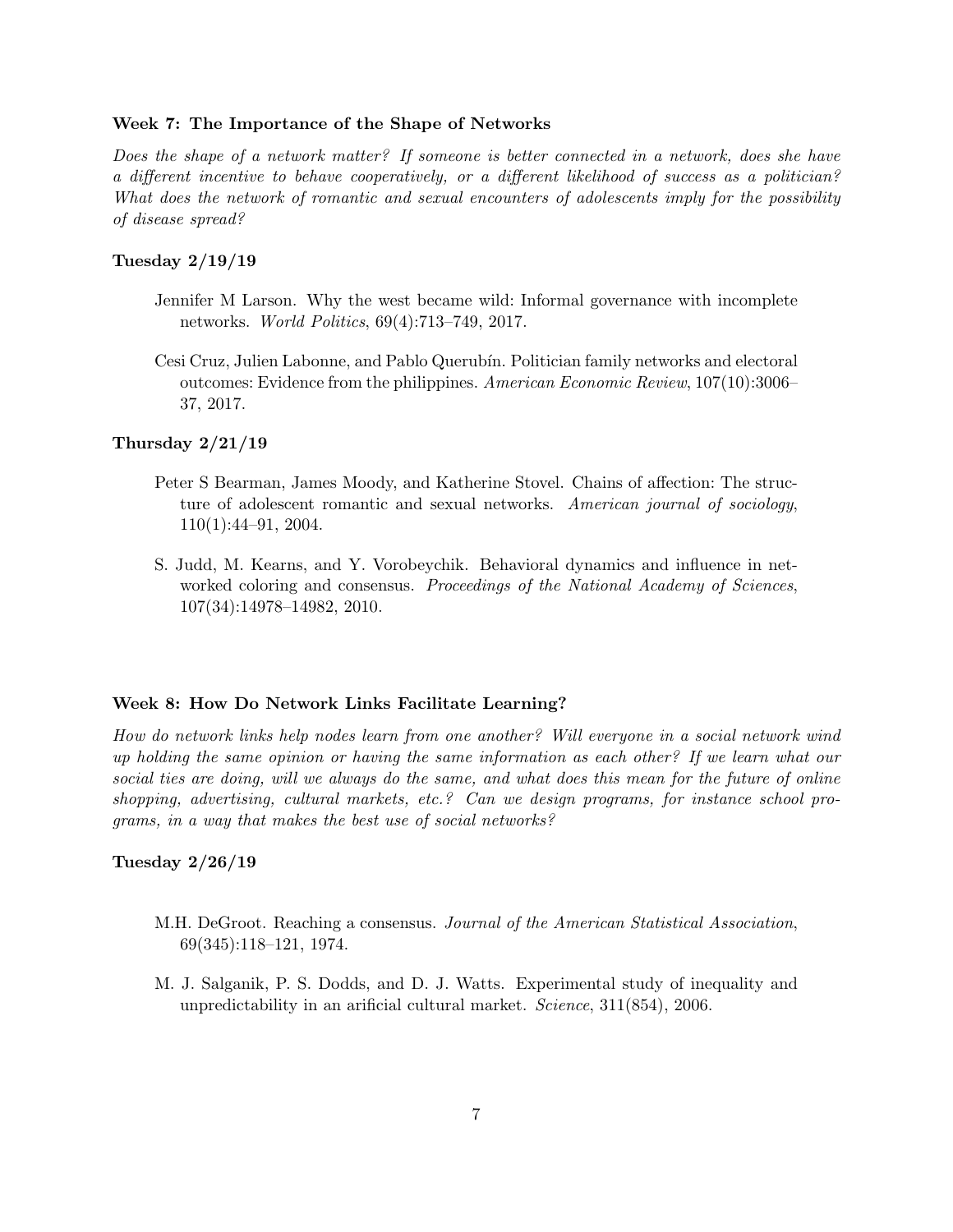# Thursday 2/28/19

Thomas W Valente, Beth R Hoffman, Annamara Ritt-Olson, Kara Lichtman, and C Anderson Johnson. Effects of a social-network method for group assignment strategies on peer-led tobacco prevention programs in schools. American journal of public health, 93(11):1837–1843, 2003.

 $2/28/19$  (Thurs): Empirical Exercise due electronically by 11:59p

Week 9: Spring Break

Tuesday 3/5/19

NO CLASS

Thursday 3/7/19

NO CLASS

#### Week 10: Visualizing Networks

Demo of software that can be used to create custom pictures of networks.

Tuesday 3/12/19

NO CLASS

Thursday 3/14/19

M. Grandjean. Gephi: Introduction to network analysis and visualization. martingrandjean. ch/gephi-introduction/, 2015.

Software demo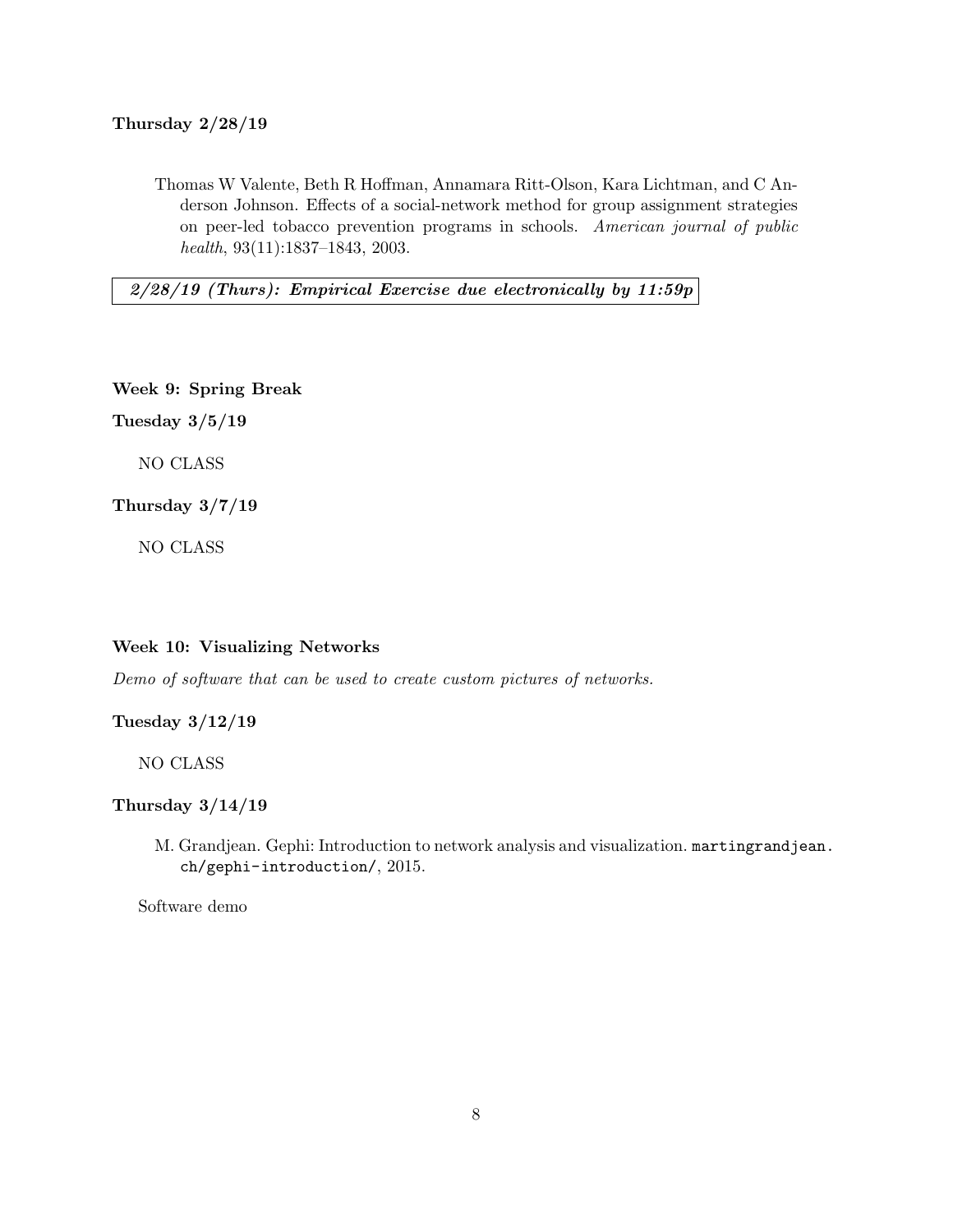# Week 11: Working with Network Data

How would we go about collecting and storing information about a network we want to study? Once we've stored the network, how do we analyze it?

### Tuesday 3/19/19

Network data tutorial

# Thursday 3/21/19

Network data tutorial

3/21/19 (Thurs): Problem Set 2 due electronically by 11:59pm

#### Week 12: Homophily v. Influence

Why do friends tend to be similar to one another? Can forced friendships change people's attitudes toward race or policies such as affirmative action?

#### Tuesday 3/26/19

- J.M. McPherson and L. Smith-Lovin. Homophily in voluntary organizations: Status distance and the composition of face-to-face groups. American sociological review, pages 370–379, 1987.
- Greg J Duncan, Michael Kremer, Dan M Levy, and Jacque Eccles. Empathy or antipathy? the impact of diversity. The American economic review, 96(5):1890–1905, 2006.

#### Thursday 3/28/19

Flex day, readings TBD

3/31/19 (Sun): Prospectus due by email to class 11:59pm